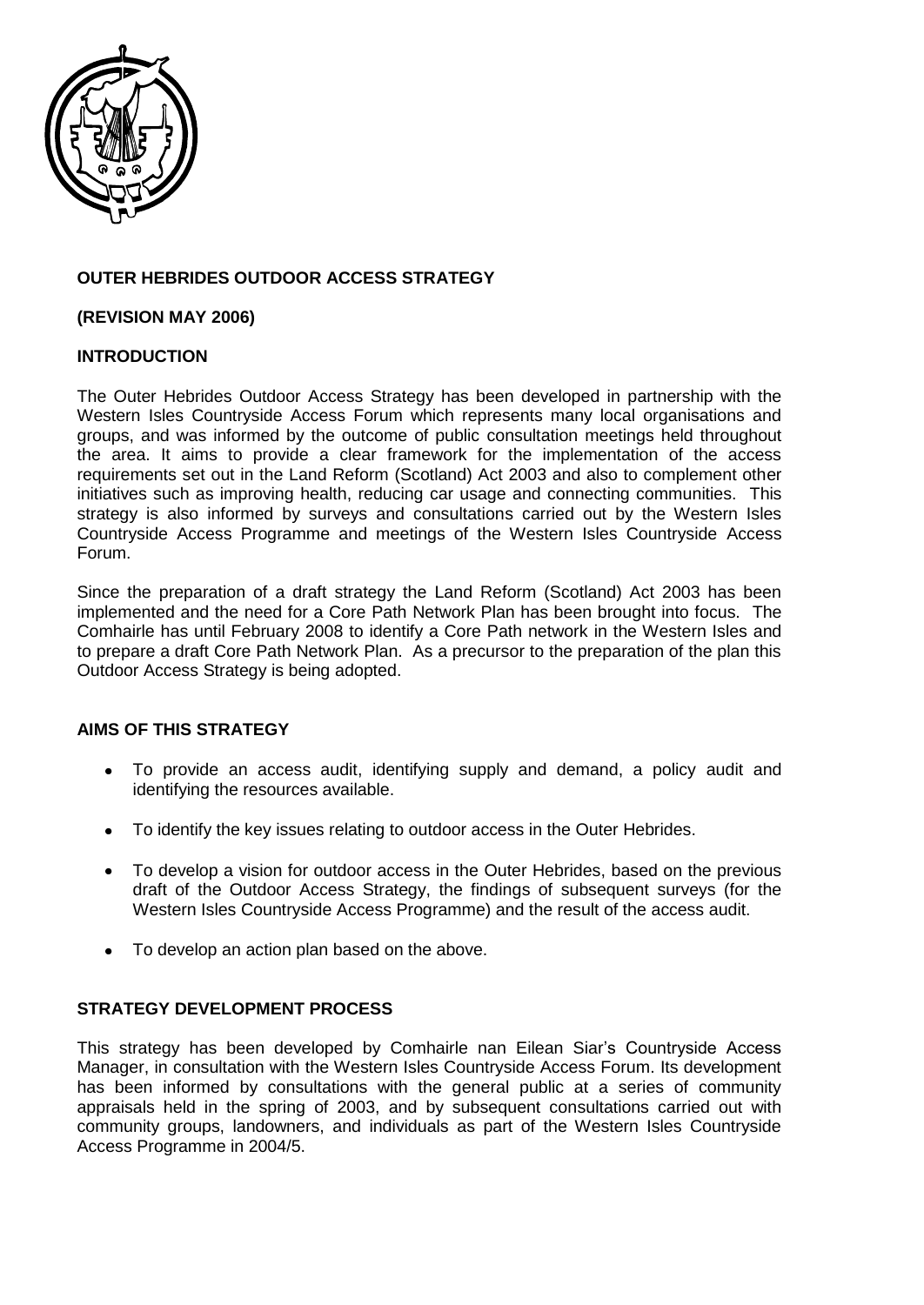#### **CORE PATHS**

The development of a Core Path Network is a key component of the strategy. The draft guidance document to the Land Reform (Scotland) Act 2003 states that "Every local authority in Scotland is required under Section 17 (1) of the Act to draw up a plan for a system of paths (core paths) sufficient for the purposes of giving the public reasonable access throughout their area". The guidance further states that while recognising that access rights will not be restricted to core paths, a system of core paths throughout Scotland is an essential element in the arrangements for access. "Accordingly local authorities should give priority to their development in pursuance of their duty under section 17 (1) of the Act."

It is clear therefore that the Comhairle has a responsibility under the Act to prepare a Core Paths Plan and to establish the system of paths throughout the Western Isles.

Core Paths are to be promoted and kept free from obstructions by the Local Authority, and will meet certain standards which are appropriate for its intended use. The Local Authority may in addition choose to ensure that adequate maintenance is carried out on Core Paths. The process of preparing the draft Core Path Plan is preceded by consultations with community groups and other interested parties.

Access has potential benefits for both local residents and visitors in terms of promoting access for health; encouraging responsible access to historical, archaeological and natural heritage sites; and economic benefits in terms of the advantages to sustainable tourism development.

#### **ACCESS PROVISION SUPPLY AUDIT**

Open access has been more or less taken for granted in the Outer Hebrides for many years, so it would appear that the Land Reform Act (Scotland) 2003 does not change a great deal. However, the formalising of access rights enshrined in the Act does help to provide a basis for resolving conflict in those few areas where it exists. Also a Core Path Network will enable visitors who come from areas where there has not been a tradition of open access to know routes they can access without fear of hindrance (even though these fears will be for the most part unfounded), and to easily navigate these routes by means of signage.

Because of the tradition of open access there is no existing path "network" as such, though there are routes that have been traditionally use for access, such as machair tracks, peat roads, seaweed tracks and so on, and a few dedicated and promoted walking routes. What this means in practice is that there is enormous potential for the creation of routes, and prioritising the sheer number of potential routes into a coherent network will present a challenge.

However the Core Path Network is just that – it provides a basic framework of routes sufficient for the purpose of "giving the public reasonable access throughout their area". These routes will link into, and support, wider networks of other paths. So it is important to note that no paths will be "lost" by not being included in a Core Path Network Plan.

The Western Isles Countryside Access Programme, which commenced in April 2004, identified a large number of potential routes (approximately 570 km). In doing so the project also carried out consultations with Community Groups and other interested parties. The intention is therefore to use the findings of the WICAP project along with the outcomes of earlier Community Consultations meetings, as a basis for preparing a first draft of the Core Paths Plan, and to then carry out a public consultation exercise to air the findings and to seek consensus. After this a second draft will be prepared based on the outcomes of the public consultations.

As a result of an earlier project by the Comhairle, Scottish Natural Heritage and Western Isles Enterprise twenty Coastal Access Sites were established throughout the Outer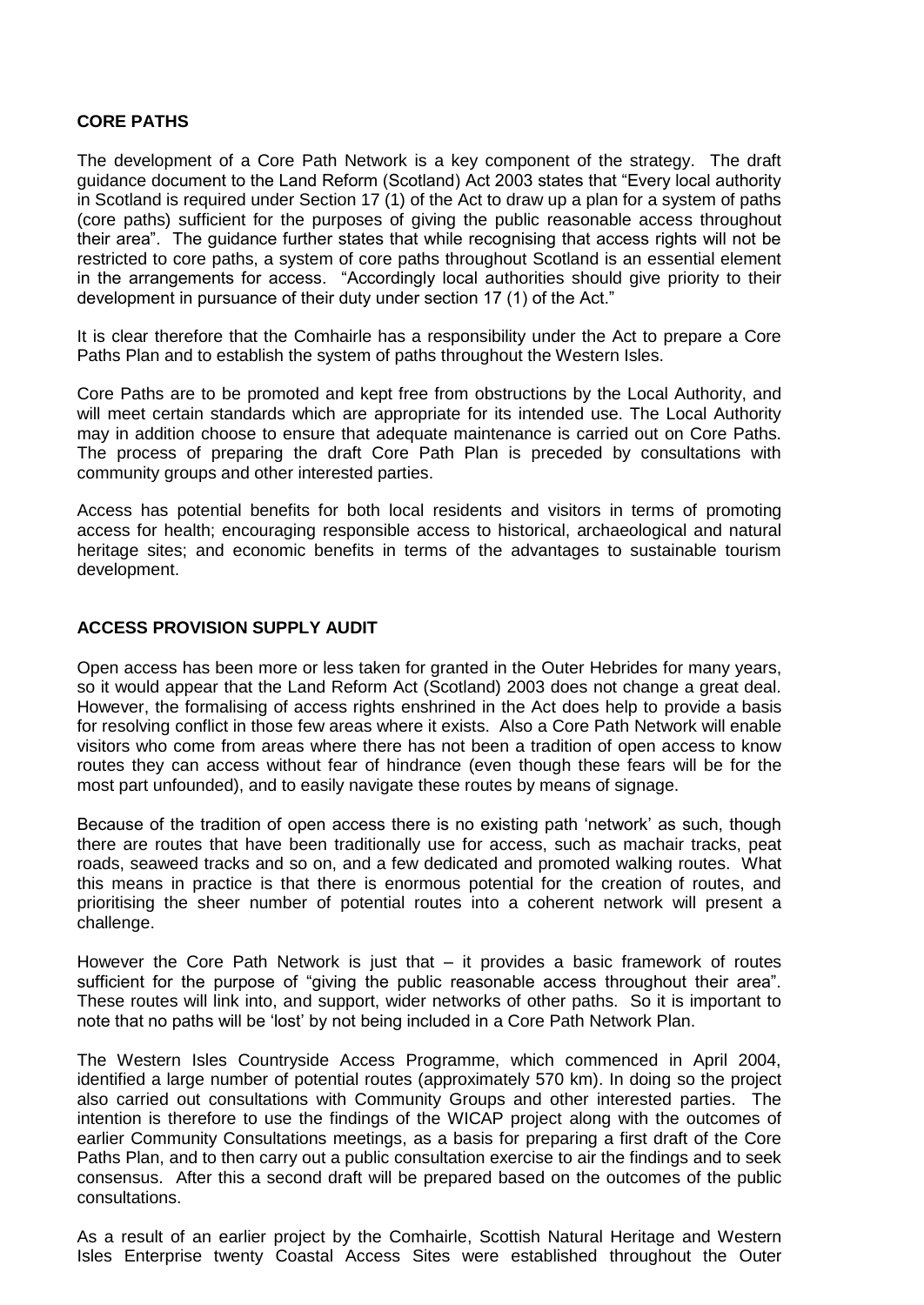Hebrides. These represent an important part of the access provision as they provide access to some of the finest beaches in the Isles, along with car parking provision.

A long distance "Outer Hebrides Way" has been an aspiration of the Comhairle and other interested parties for some time, and is included in the current Western Isles Structure Plan and Tourism Strategy. Though this has not come to fruition to date, it may well be that the Core Paths Network Plan identifies at least a skeleton of a long distance route, which can be developed at a later date.

In Stornoway, Lews Castle Grounds are unique in the Outer Hebrides in that they provide access to a "parkland" environment in which trees are a significant feature. The grounds are an important resource particularly for those living in and around the Stornoway area, and are managed by the Stornoway Trust as well as being formally designated as a Designed Landscape.

The network of lochs which are a characteristic of the Western Isles provide virtually unlimited access to kayakers, windsurfers etc. and are an important aspect of access provision in the Isles.

Quality of access signage provision is an aspect which is, in part, being addressed by the Western Isles Countryside Access Programme, and will continue to be addressed as the Core Path Network develops. Existing access signage in the Outer Hebrides has been installed over a number of years by various bodies and is variable in quality.

Likewise the condition of countryside furniture such as gates and stiles on key access routes is, in part, being addressed by WICAP. Like signage, the quality of countryside furniture is variable.

Many of the areas which are accessed by tourists and visitors are covered by one and sometimes several conservation designations. Whilst this has so far not been an issue in the Outer Hebrides, as numbers increase the need to manage access to the more sensitive sites becomes of greater importance.

The rich archaeology of the Outer Hebrides has the potential to attract visitor numbers. However historic and archaeological monuments are again potentially subject to damage if numbers increase.

The main concerns of crofters whose land is often used for access are:

- Damage to fences, crops (rarely) and other property
- Worrying of livestock by dogs
- Liability issues relating to path surfaces and infrastructure  $\bullet$
- $\bullet$ Liability issues following injuries from interaction with stock

All of the above happen rarely and are not currently a cause for concern, but there is some apprehension among crofters that they may increase as the use of land for access becomes more popular, and particularly as routes are advertised more widely in books, magazines and web sites.

There is currently no comprehensive Countryside Ranger Service in the Outer Hebrides. Rangers can enable greater promotion of access routes, assist with conflict resolution and also monitoring and maintenance of paths (as well as carrying out guided walks programs and educational activities). A Ranger Service has been identified as an aspiration but currently resources are not available to enable the establishment of a sustainable service.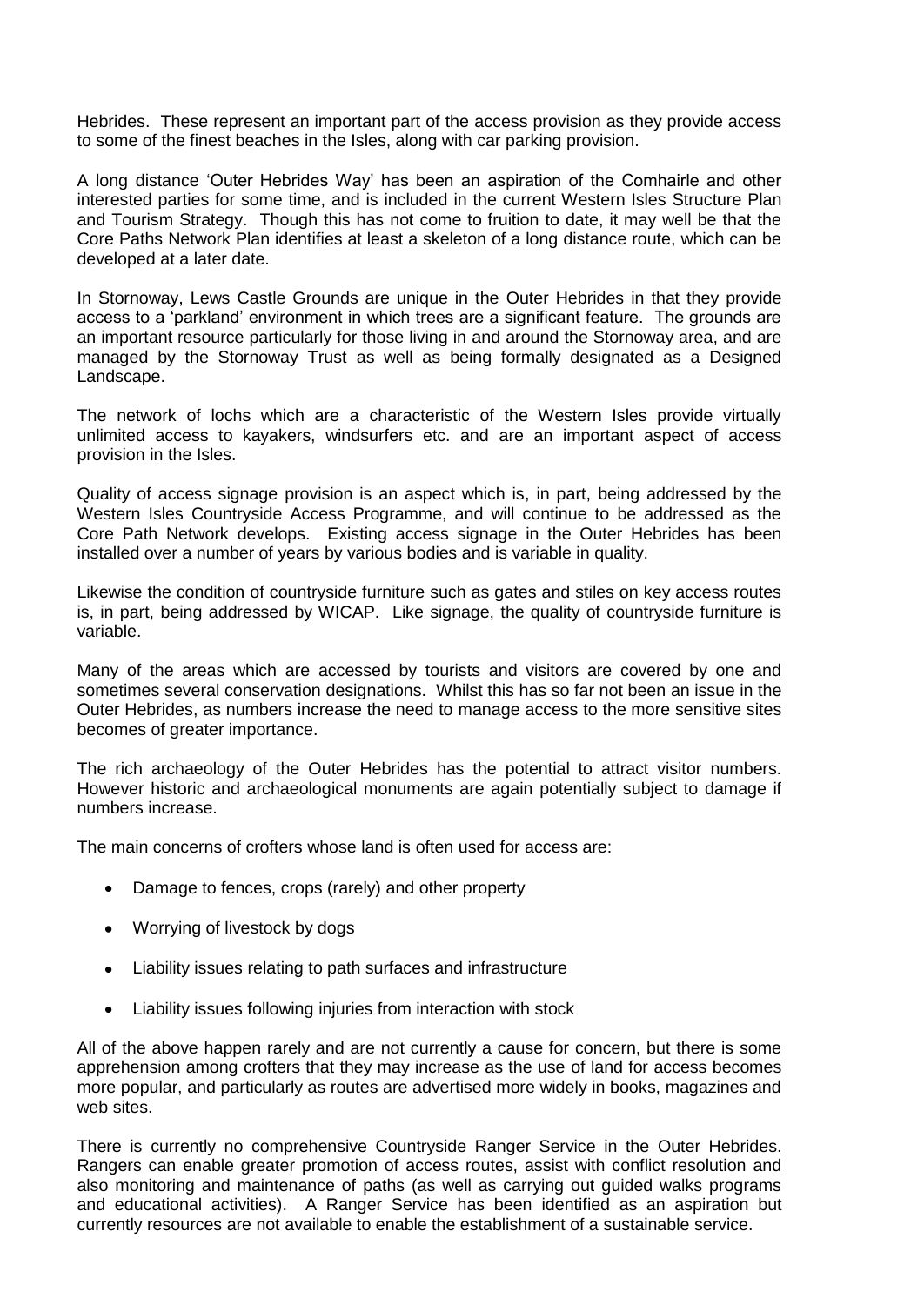The growing community land ownership sector is giving a high priority to improving and encouraging access.

## **ACCESS PROVISION – DEMAND AUDIT**

Tourism figures for the Western Isles suggest that walking and other forms of outdoor access are the most popular activity with visitors to the isles:

"More than half the visitors took part in one or more sporting activity, most commonly low level walking and rambling of under 8 miles (51%), or hill walking or low level walking of more than 8 miles (20%)" (*Western Isles Visitor Survey*, MacPherson Research, 1999)

An update to the Macpherson report prepared in 2002 suggests that there is a steady growth in tourism of around 3%. If the proportion of these undertaking outdoor (and particularly walking) activities remains the same, then clearly the demand for access provision will also be increasing.

Other circumstantial evidence suggests that demand is on the increase. For example a number of books have been written in recent years which promote walks of various levels in the Western Isles, and walks leaflets have been produced and promoted by the Tourist Board (now VisitScotland Outer Hebrides). Visible signs of tracks are starting to appear in more popular locations.

The introduction of the Land Reform (Scotland) Act 2003 and increasing recognition by the Comhairle that countryside access is an important aspect of visitor and local provision is also significant.

There is a growing demand from local communities for improved paths as evidenced by the positive response to a number of funding initiatives.

#### **ACCESS PROVISION – POLICY AUDIT**

The key policies which have a bearing on this document are:

**Legislation** 

Land Reform (Scotland) Act 2003

National Agency Policies

- Scottish Natural Heritage (National Nature Reserve Management Plans, SSSI citations etc.)
- Historic Scotland (Historic Building Consents etc.)
- NHS Health Scotland. Health Promotion Policies

Local Authority Statutory Plans

- Structure Plan
- Local Plan

#### **POLICY DOCUMENTS**

The following documents were consulted during the formulation of this strategy:

Land Reform (Scotland) Act 2003 Western Isles Structure Plan Finalised Western Isles Local Plan Western Isles Local Transport Strategy Western Isles Tourist board strategies Western Isles Health Board strategies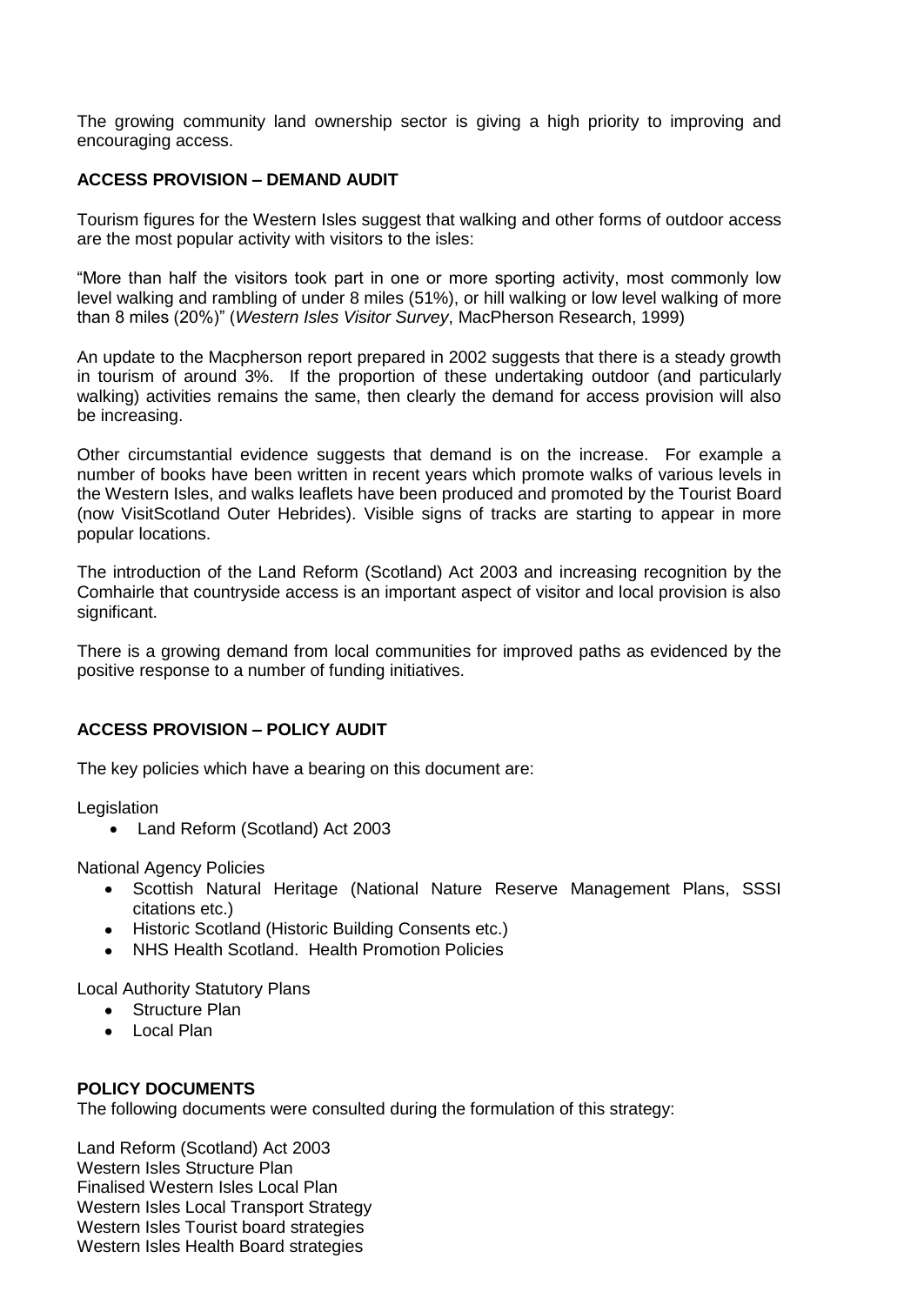Highlands and Islands Access Strategy

"BT Countryside for All" A Good Practice Guide to Disabled People's Access in the Countryside"

#### **RESOURCE AUDIT**

This section identifies sources of funding that will be a critical element in the continued development of access provision in the Western Isles.

#### **Potential Funding Sources**

Comhairle nan Eilean Siar Western Isles Enterprise Scottish Natural Heritage Western Isles Health Board VisitScotland Outer Hebrides European Structural Funds Rural Development Programme for Scotland

#### **Partnership Opportunities**

Comhairle nan Eilean Siar Western Isles Enterprise Scottish Natural Heritage Western Isles Health Board Paths For All Partnership **Sustrans** VisitScotland Outer Hebrides

#### **AUDIT SUMMARY**

An analysis of the audit details in the form of a Strengths, Weaknesses, Opportunities and Threats (SWOT) analysis.

#### **Strengths**

- Existing relaxed attitude with regard to access amongst crofters and other land  $\bullet$ managers
- Community landowners are keen to improve access opportunities
- Existing network of informal paths
- WICAP capital programme is enabling upgrading of key access routes
- Supportive policy environment  $\bullet$

#### **Weaknesses**

- Lack of clearly identified ongoing revenue funding for maintenance
- Lack of a Ranger Service to promote, monitor and manage the path network
- Lack of general information and poor signposting of routes  $\bullet$

#### **Opportunities**

- Foster social inclusion and participation within communities
- Develop existing partnership working between agencies and local communities
- Enhance the health and wellbeing of communities
- Bring together partnership organisations and their resources (e.g. Scottish Natural  $\bullet$ Heritage could part fund a Ranger Service)
- Upgrade and link existing routes
- Promote economic benefits tourism and new related business ventures
- Massive potential for expansion of the paths network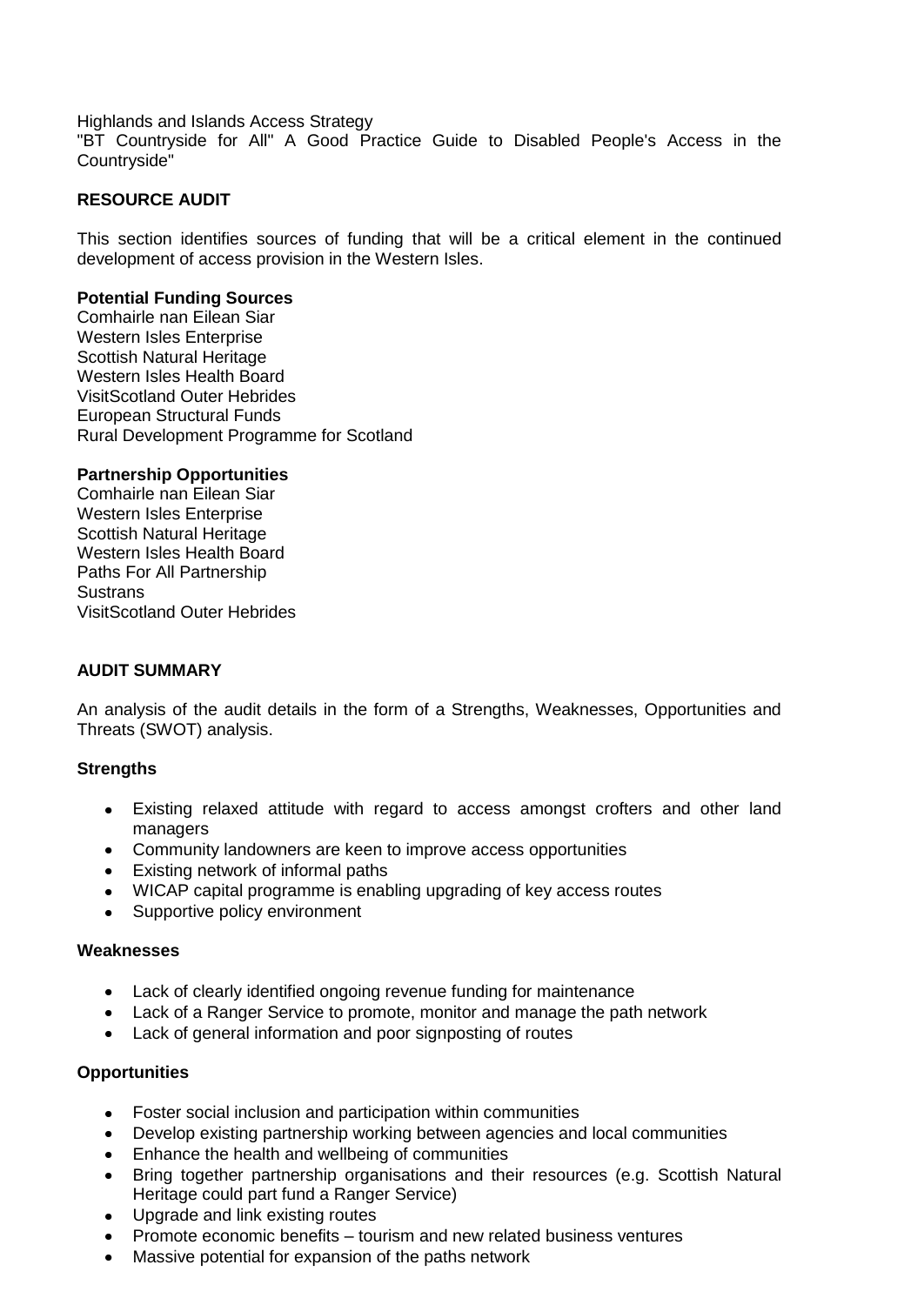# **Threats**

- Lack of available resources from funding organisations
- Lack of community involvement
- Apathy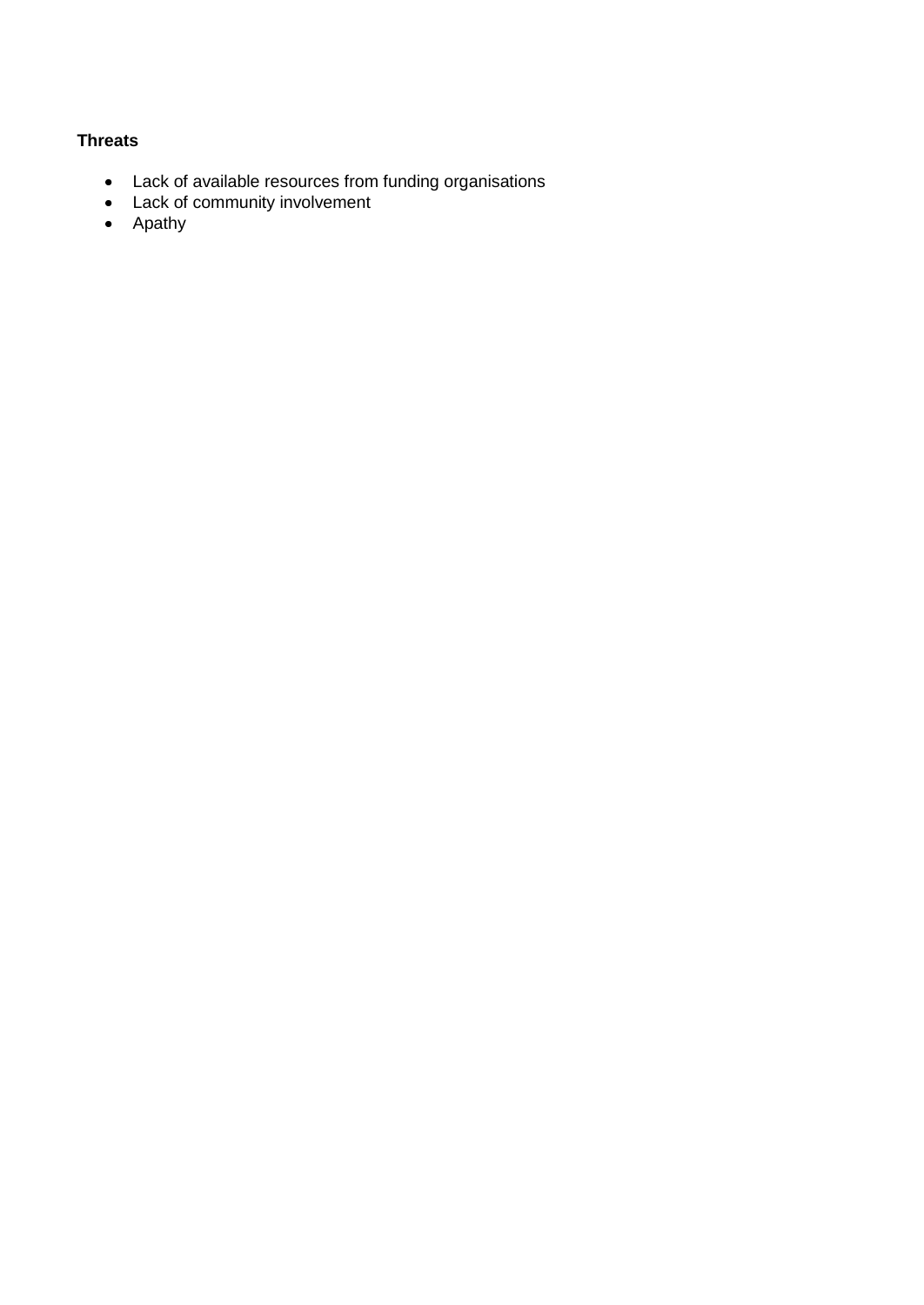## **VISION**

This access strategy identifies the key issues relating to outdoor access in the Outer Hebrides. Its aim is to enable outdoor access for people of all ages and abilities, whether they are local or visitors to the Isles. The strategy aims to create a framework to deliver a wide range of benefits, such as improvement to access routes, integration with public transport systems, health and wellbeing, social inclusion and economic benefits through tourism. Following the model established by the Countryside Access Code it encourages responsible and sustainable attitudes to access both by those who partake in the activity and by land managers.

# **OBJECTIVES**

# **Objective 1: Prepare a Core Paths Plan**

- Review membership of Western Isles Countryside Access Forum
- Define standards for the Core path Network
- Collate a list of paths using data already collected during consultations
- Prepare a first draft Core Path Network Plan
- Circulate the draft Plan widely (including Internet)
- Carry out public consultations to verify the selected paths
- Resolve potential conflicts arising from the plan
- Prepare a final draft plan
- Carry out formal consultations to verify the Plan
- Finalise and publish the Core Paths Plan

# **Objective 2: Improve access to Core Path Network**

- Survey the Network to identify issues
- Ensure core paths and other promoted routes meet appropriate standards.
- Ensure signposting, waymarking and interpretation is to an appropriate standard and appropriate for setting in consultation with the local community
- Identify paths suitable for upgrading to all abilities access
- Investigate public transport links and existing facilities for cyclists and horse riders
- Identify areas where car parking may be needed and provide where appropriate  $\bullet$

#### **Objective 3: Develop new paths to link existing paths or meet special needs**

- Encourage the establishment of local walks around settlements
- Improve access to the shore in coastal communities
- Improve links between path networks
- Identify one or more long distance routes
- Explore opportunities to create new pathways in tandem with other developments

#### **Objective 4: Develop long-term management plans for paths**

- Develop long-term management plans for path networks, to identify management and  $\bullet$ maintenance needs for future resource planning (using the Countryside Access Management System).
- Define roles and responsibilities of partners.

# **Objective 5: Maximise economic potential through development of access in the Western Isles**

- Prepare funding bids that support training and employment in construction, path management and outdoor related businesses
- Establish an Outer Hebrides ranger service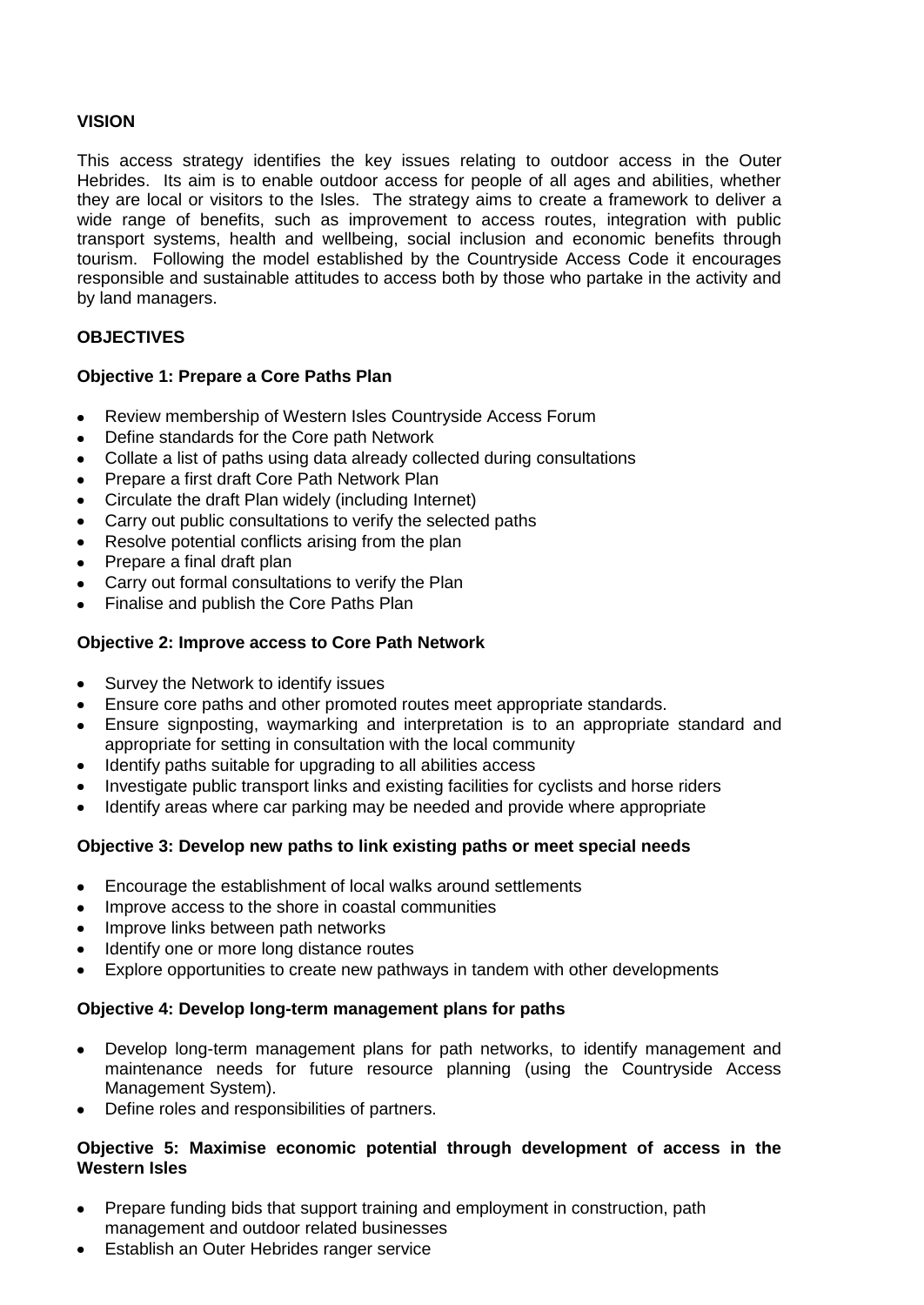Promote the Outer Hebrides as a walking destination for tourists and create links with  $\bullet$ existing initiatives

## **Objective 6: Develop access for specialist activities where appropriate**

- Develop cycle tracks where appropriate  $\bullet$
- Develop horse riding tracks where appropriate
- Develop access to popular recreational waters

# **Objective 7: Encourage responsible access to sites of natural or archaeological interest**

- Encourage responsible access to popular historical and archaeological sites
- Encourage responsible access to sensitive natural heritage sites

#### **Objective 8: Promote access to provide health benefits**

Develop links with other agencies to promote health benefits of walking and other forms  $\bullet$ of countryside access

#### **Objective 9: Evaluate and monitor outputs of strategy on an ongoing basis**

Carry out a review exercise on the strategy in three years

#### **Action Mechanism**

The strategy will be implemented in partnership with those represented by the Western Isles Countryside Access Forum whose members include the funding agencies as well as representatives of land managers, user groups and other interested parties.

#### **Action Areas**

For the purposes of any strategic planning the Outer Hebrides is subdivided into strategic action zones, which are based on the Sustainable Community Areas identified by the Comhairle:

#### **Access Action Areas**

Barra and Vatersay South Uist and Eriskay **Benbecula** North Uist and Berneray Harris and Scalpay Uig and Great Bernera West Side and Carloway **Ness** North Lochs South lochs **Broadbay** Point Greater Stornoway Offshore Islands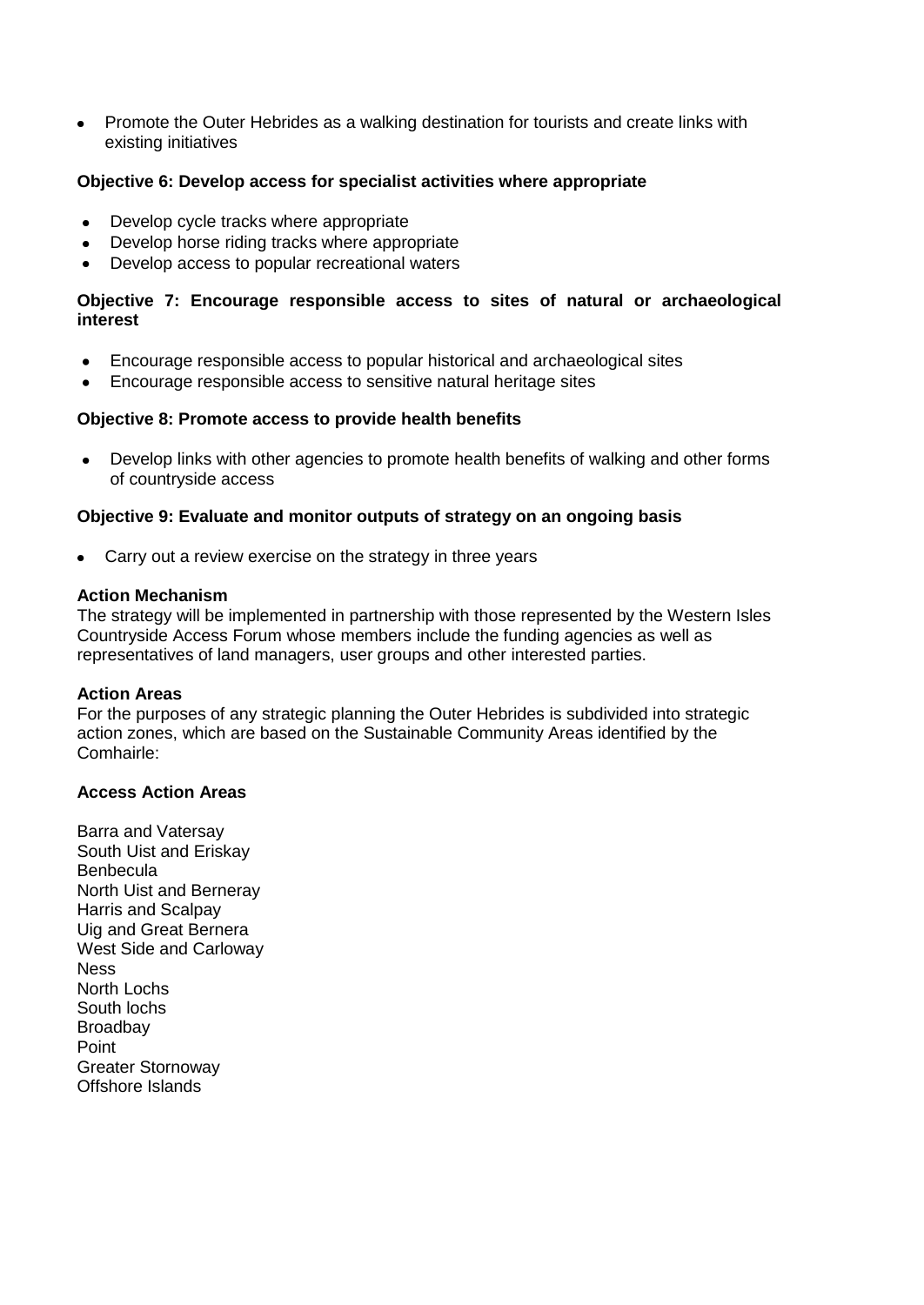# **APPENDIX 1: STRATEGY PLAN OBJECTIVES**

**Indicative timescale: Year 1 to Year 3 Indicative priority: High Medium or Low**

## **Objective 1: To Identify and establish a Core Path Network (see also Appendix 3 for Core Paths Planning timetable)**

|     | <b>Action</b>                                                                             | <b>Indicative</b><br>timescale | <b>Indicative</b><br>priority | <b>Responsibility</b> |
|-----|-------------------------------------------------------------------------------------------|--------------------------------|-------------------------------|-----------------------|
| 1.2 | Review membership of Western<br>Isles Countryside Access Forum<br>and adjust as necessary | $\mathbf 1$                    | H                             | <b>WICAF</b>          |
| 1.0 | Define standards for the Core Path<br><b>Network</b>                                      | $\mathbf{1}$                   | H                             | CnES, WICAF           |
| 1.1 | Collate a list of paths using data<br>already collected during<br>consultations           | 1                              | H                             | <b>WICAF</b><br>CnES  |
| 1.3 | Prepare a first draft of the Core Path<br><b>Network Plan</b>                             | $\mathbf{1}$                   | H                             | CnES                  |
| 1.4 | Circulate the draft plan widely<br>(including Internet)                                   | 2                              | H                             | CnES                  |
| 1.5 | Carry out public consultations to<br>verify the selected paths                            | $\overline{2}$                 | H                             | CnES<br><b>WICAF</b>  |
| 1.6 | Resolve conflicts arising from the<br>plan                                                | $\overline{2}$                 | H                             | CnES                  |
| 1.6 | Prepare a final draft plan                                                                | $\overline{2}$                 | $\overline{H}$                | CnES                  |
| 1.6 | Carry out formal consultations to<br>verify the plan                                      | $\overline{2}$                 | H                             | CnES<br><b>WICAF</b>  |
| 1.7 | Finalise and publish the plan                                                             | $\overline{2}$                 | H                             | CnES                  |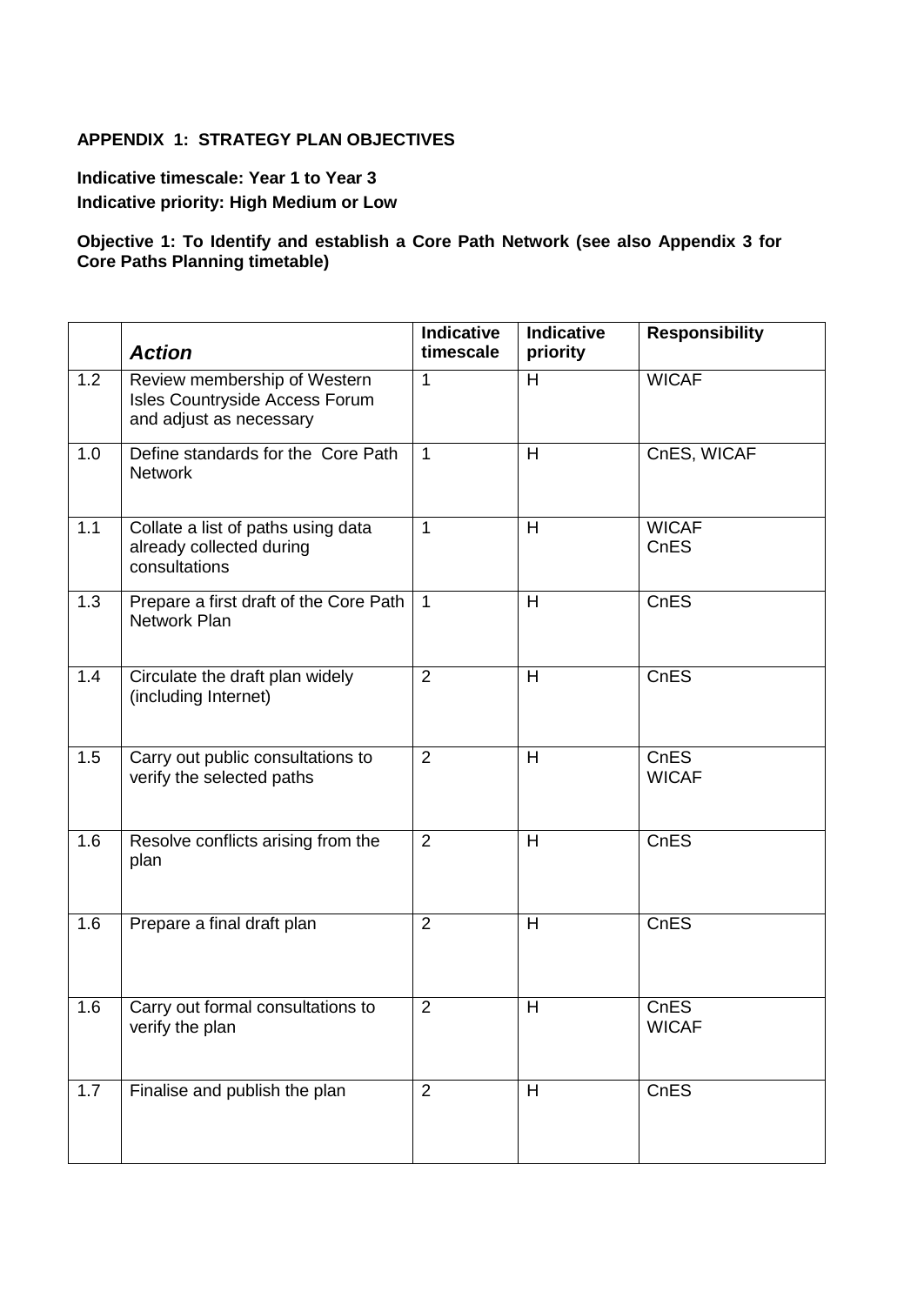# **Objective 2: Improvements to the Core Path Network**

|     | <b>Action</b>                                                                                                                                                 | <b>Indicative</b><br>timescale | <b>Indicative</b><br>priority | <b>Responsibility</b>                        |
|-----|---------------------------------------------------------------------------------------------------------------------------------------------------------------|--------------------------------|-------------------------------|----------------------------------------------|
| 2.0 | Survey the Network to identify<br>issues                                                                                                                      | $\overline{2}$                 | H                             | CnES                                         |
| 2.1 | Ensure Core Paths and other<br>promoted routes meet appropriate<br>safety standards                                                                           | $\overline{2}$                 | H                             | CnES, WICAF, local<br>organisations          |
| 2.2 | Ensure signposting, waymarking<br>and interpretation to an appropriate<br>standard and appropriate for setting<br>in consultation with the local<br>community | $\overline{2}$                 | H                             | <b>CnES</b><br><b>WICAF</b>                  |
| 2.3 | Identify and upgrade paths suitable<br>for all abilities access                                                                                               | 1                              | H                             | CnES<br><b>WICAF</b><br><b>Access Panels</b> |
| 2.4 | Investigate public transport links<br>and existing facilities for cyclists and<br>horse riders                                                                | $\overline{2}$                 | M                             | CnES, VisitScotland,<br>local organisations  |
| 2.5 | Identify areas where car parking<br>may be needed and provide where<br>appropriate                                                                            | $\overline{2}$                 | M                             | <b>CnES</b><br><b>WICAF</b>                  |

# **Objective 3: Develop new paths to link existing paths or to meet special needs**

|     | <b>Action</b>                                                                        | <b>Indicative</b><br>timescale | <b>Indicative</b><br>priority | <b>Responsibility</b>              |
|-----|--------------------------------------------------------------------------------------|--------------------------------|-------------------------------|------------------------------------|
| 3.1 | Encourage the establishment<br>of<br>local walks around settlements                  | $1 - 3$                        | H.                            | CnES, WICAF<br>WIHB, VisitScotland |
| 3.2 | Improve access to the shore in<br>coastal communities                                | $1 - 3$                        | M                             | CnES<br><b>WICAF</b>               |
| 3.3 | links<br>path<br>Improve<br>between<br>networks                                      | 3                              | M                             | CnES<br><b>WICAF</b>               |
| 3.4 | Identify one or more long distance<br>routes                                         | 3                              | M                             | CnES, WICAF, SNH<br>VisitScotland  |
| 3.5 | Explore opportunities to create new<br>pathways in tandem with other<br>developments | 3                              | M                             | CnES                               |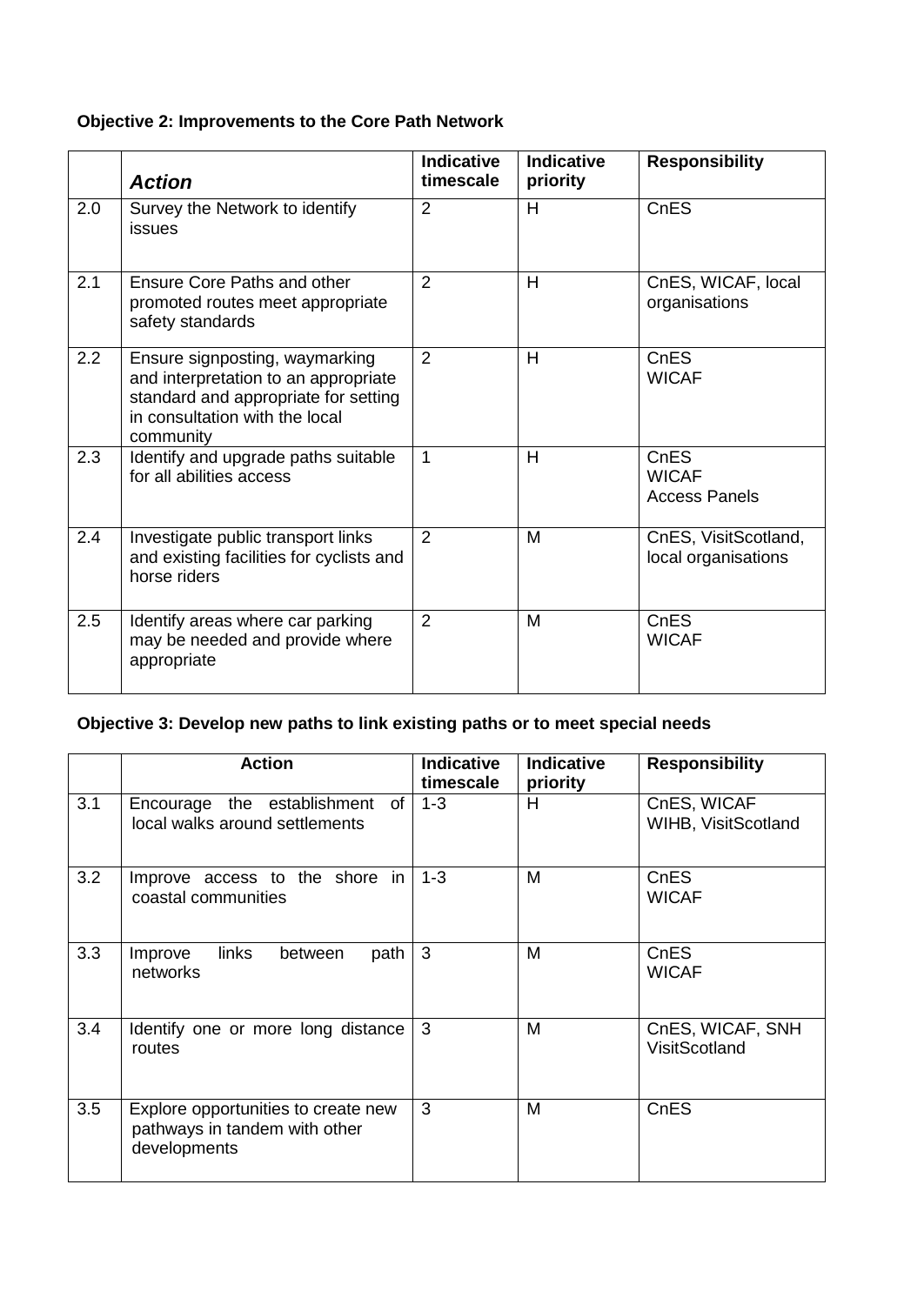# **Objective 4: Develop long-term management plans for paths**

|     | <b>Action</b>                                                                                                                                                                                   | <b>Indicative</b><br>timescale | <b>Indicative</b><br>priority | <b>Responsibility</b> |
|-----|-------------------------------------------------------------------------------------------------------------------------------------------------------------------------------------------------|--------------------------------|-------------------------------|-----------------------|
| 4.1 | Develop long-term management<br>plans for path networks, to identify<br>management and maintenance<br>needs for future resource planning<br>(using the Countryside Access<br>Management System) | -3                             | M                             | CnES<br><b>WICAF</b>  |
| 4.2 | Define roles and responsibilities of<br>partners                                                                                                                                                |                                | Н                             | CnES<br><b>WICAF</b>  |

#### **Objective 5: Maximise economic potential through development of access in the Western Isles**

|     | <b>Action</b>                                                                                                                                 | <b>Indicative</b><br>timescale | <b>Indicative</b><br>priority | <b>Responsibility</b>                             |
|-----|-----------------------------------------------------------------------------------------------------------------------------------------------|--------------------------------|-------------------------------|---------------------------------------------------|
| 5.1 | Prepare funding bids that support<br>training and employment<br><i>in</i><br>construction, path management and<br>outdoor related businesses. | $1 - 3$                        | H                             | CnES<br><b>WICAF</b>                              |
| 5.2 | Establish an Outer Hebrides ranger<br>service                                                                                                 | $1 - 3$                        | H                             | CnES, SNH                                         |
| 5.3 | Promote the Outer Hebrides as an<br>outdoor destination for tourists,<br>create links with existing initiatives                               | $1 - 3$                        | H                             | CnES<br>VisitScotland<br><b>WIE</b><br><b>SNH</b> |

# **Objective 6: Develop access for specialist activities where appropriate**

|     | <b>Action</b>                                    | <b>Indicative</b><br>timescale | <b>Indicative</b><br>priority | <b>Responsibility</b>      |
|-----|--------------------------------------------------|--------------------------------|-------------------------------|----------------------------|
| 6.1 | Develop cycle tracks where<br>appropriate        | $2 - 3$                        | M                             | CnES<br><b>WICAF</b><br>OF |
| 6.2 | Develop horse riding tracks where<br>appropriate | $2 - 3$                        | M                             | CnES<br><b>WICAF</b><br>OF |
| 6.3 | Develop access to popular<br>recreational waters | $1 - 3$                        | M                             | CnES<br><b>WICAF</b><br>OF |